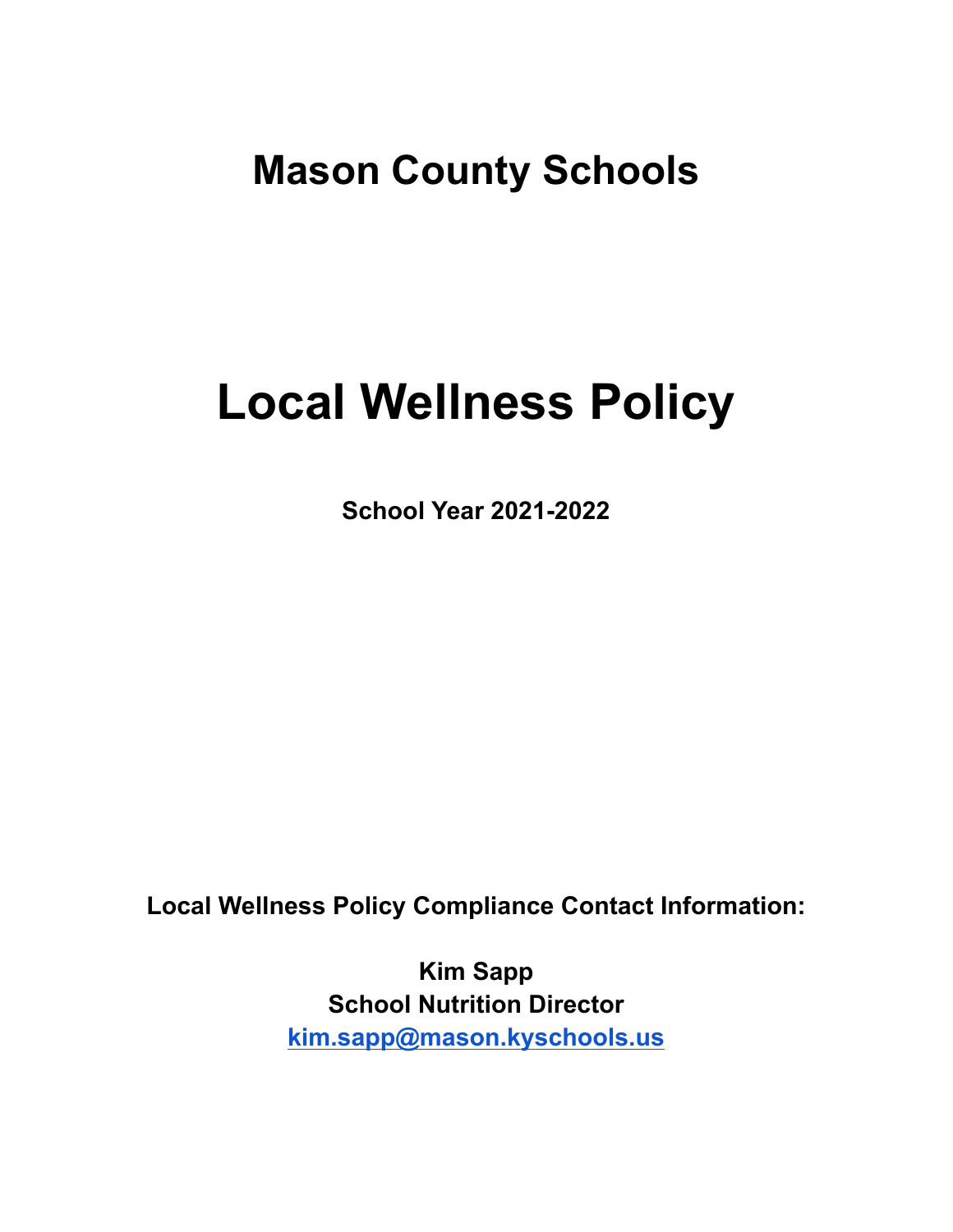# **I. Policy Preamble**

**The health and safety of students shall be a priority consideration in all decisions. We are committed to providing educational environments that promote and protect student health (mental and physical), well being, and ability to learn by supporting healthy eating and physical activity.**

**The District supports efforts to implement the following:**

- **● To the maximum extent practicable, the District will participate in available federal school meal programs**
- **● The District will provide and promote nutrition education and physical education to foster lifelong habits of healthy eating and physical activity and will establish linkages between health education, school meal programs, and related community services.**
- **● All Schools containing grades K-5 or any combination thereof shall develop and implement an individual wellness policy per KRS 160.345.**

# **II. Local Wellness Policy Leadership and Sponsor Wellness Group**

**Our District Wellness Committee includes the following staff:**

**Robert Kimble Lisa Moreland Elaine Collins Lu Ann Bellingham Nicole Miller**

**The Wellness Committee will meet once a year.**

**The District wellness committee shall work to encourage and support all students to be physically active on a regular basis as provided by District policy. Each member shall review and consider evidence-based strategies to set measurable goals in providing nutrition education and engaging in nutrition promotion to positively influence lifelong eating behaviors.**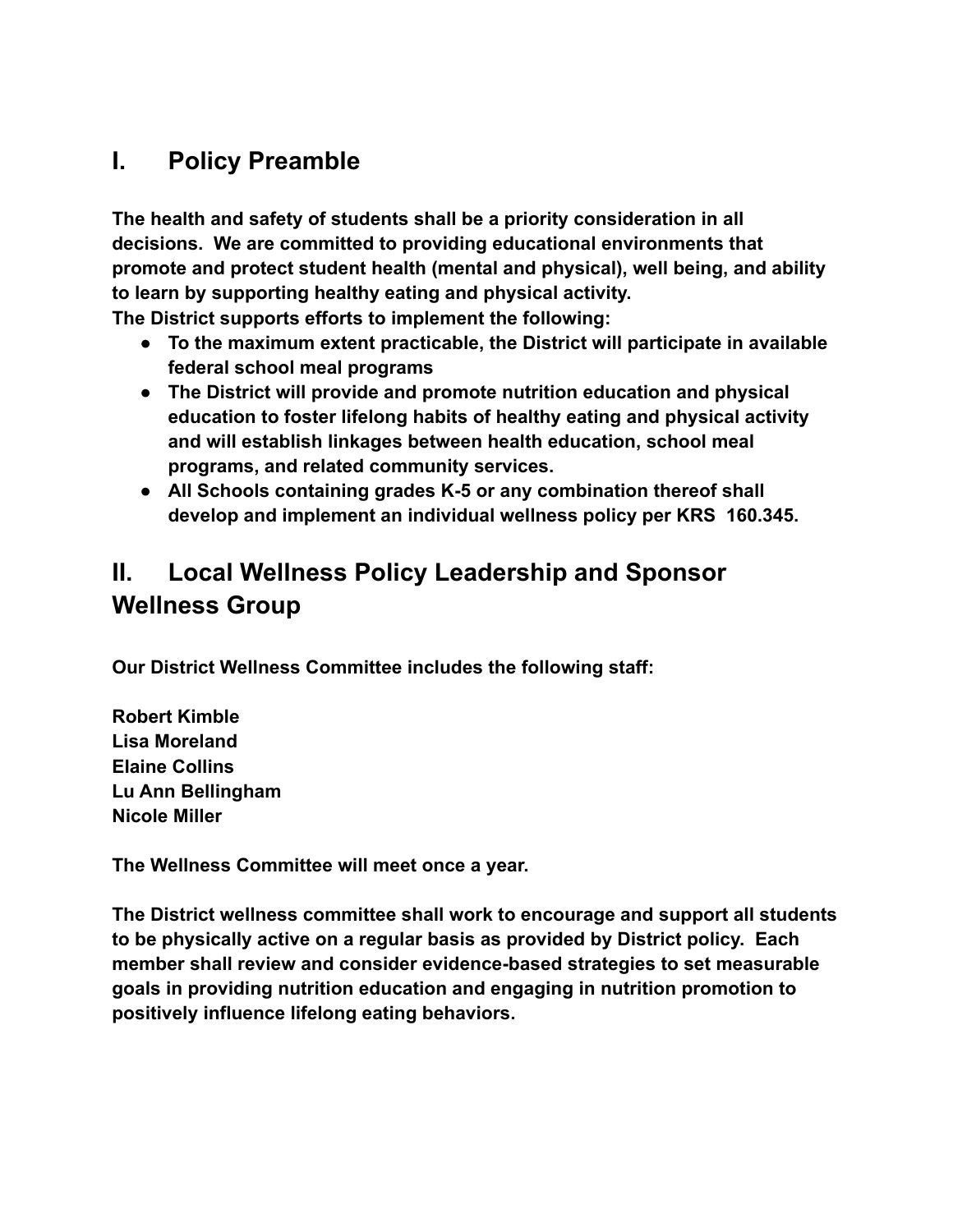- **● Offered at each grade level as part of a sequential, comprehensive, standards-based program designed to provide students with the knowledge and skills necessary to promote and protect their health;**
- **● Offered as a part of health education classes, but may also be included in subjects such as math, language arts, social sciences, and elective subjects.**
- **● That includes enjoyable, developmentally appropriate, culturally relevant, participatory activities, such as contests, promotions, taste testing, farm visits, and school gardens; instructional day while minimizing commercial distractions. Specifically, this policy established goals and procedures to ensure that:**
- **● Students have access to healthy foods throughout the instructional day-both through reimbursable school meals and other foods available throughout the campus in accordance with Federal and state nutrition standards;**
- **● Students receive quality nutrition education that helps them develop lifelong healthy eating behaviors;**
- **● Students have opportunities to be physically active before, during and after the instructional day**
- **● District engages in nutrition and physical activity promotions and other activities that promote student wellness;**
- **● Staff encouraged and supported to practice healthy nutrition and physical activity behaviors in and out of the instruction day;**
- **● The community is engaged in supporting the work of the District in creating continuity between them and other settings for students and staff to practice lifelong healthy habits; and**
- **● The District establishes and maintains infrastructure for management, oversight, implementation, communication about and monitoring of the policy and its established goals and objectives.**

**In accordance with the Local Wellness Policy Implementation rule under the Healthy, Hunger-Free Kids Act of 2010, the Sponsor establishes the following policy for implementation. This policy applies to all students and staff. Specific measurable goals and outcomes are identified within each section below:**

**● The District will coordinate the wellness policy with other aspects of school management, including the District's School Improvement Plan, when appropriate.**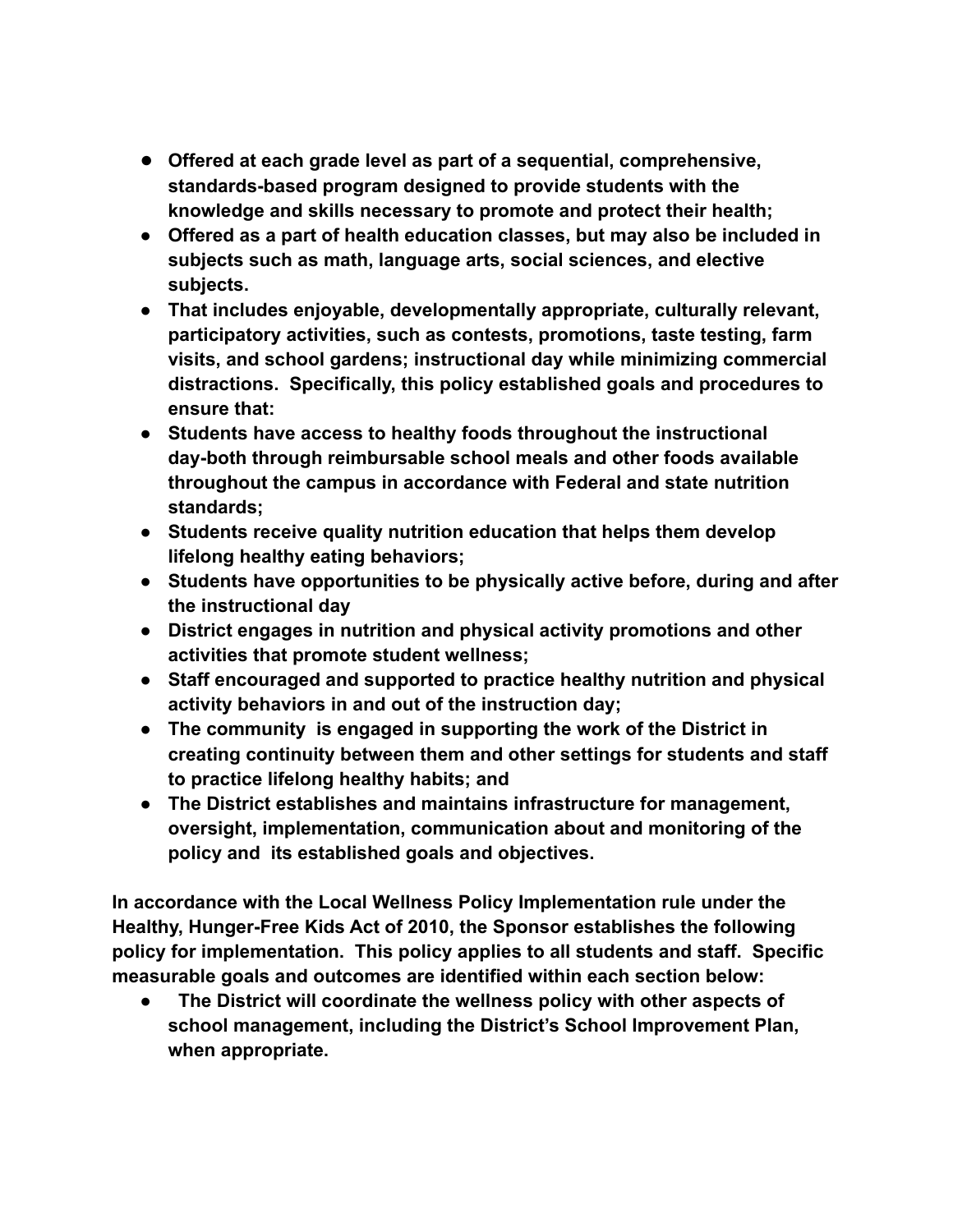**● The District will also include any relevant data or statistics from state or local sources supporting the need for establishing and achieving the goals in this policy.**

# **III. Local Wellness Policy Implementation, Monitoring, Accountability, and Community Eligibility**

# **Implementation Plan**

**The District will develop and maintain a plan for implementation to manage and coordinate the execution of this wellness policy. The plan delineates roles, responsibilities, actions and timelines specific to the district at each educational level; and includes information about who will be responsible to make what charge, by how much, where and when; as well as specific goals and objectives for nutrition standards for all foods and beverages available on the campus, food, and beverage marketing, nutrition promotion and education, physical activity, physical education and other school-based activities that promote student wellness.**

**It is recommended that the school use the Healthy Schools Program online tools to complete a District-level assessment based on the Centers for Disease Control and Prevention's School Health Index, create an action plan that fosters implementation and generate an annual progress report which can be accessed by contacting the School Wellness create an annual progress report which can be accessed by contacting the School Wellness Policy Coordinator.**

# **Record Keeping**

**The District will retain records to document compliance with the requirements of the wellness policy on our website. Documentation maintained in this location will include but will not be limited to:**

**The written policy;**

- **● Documentation demonstrating that the policy has been made available to the public;**
- **● Documentation of efforts to review and update the Local Schools Wellness Policy; including an indication of who is involved in the update and methods the District used to make stakeholders aware of their ability to participate on the Wellness Committee;**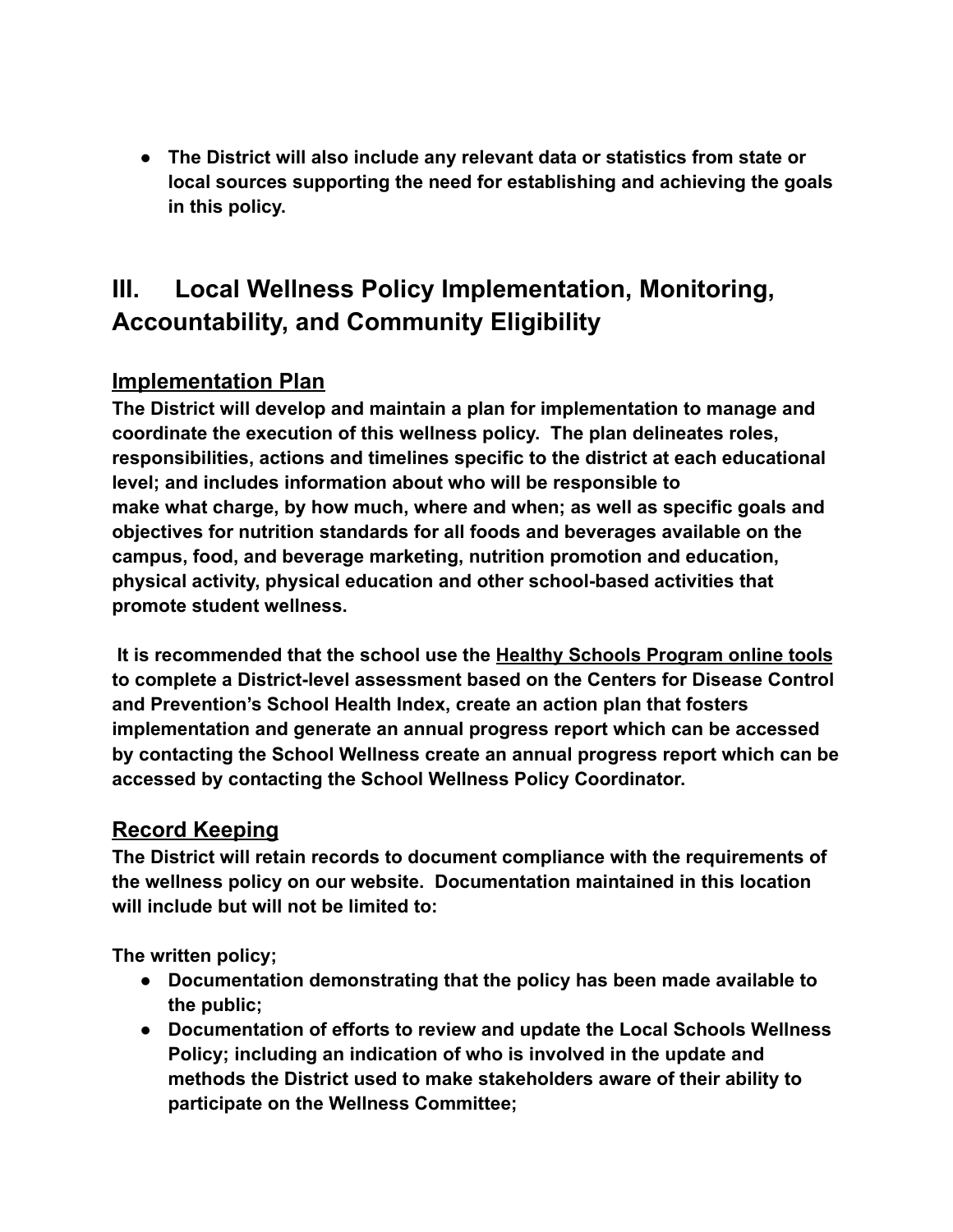- **● Documentation to demonstrate compliance with the annual public notification requirements;**
- **● The most recent assessment on the implementation of the local school wellness policy;**
- **● Documentation demonstrating the most recent assessment on the implementation of the Local School Wellness Policy has been made available to the public.**

**The District will evaluate compliance with the wellness policy to assess the implementation of the policy and include:**

**The extent to which the District is in compliance with the wellness policy; The extent to vehicle the District Local Wellness Policy compares to model ; A description of the progress made in attaining the goals of the District's wellness policy.**

# **Annual Notification of Policy**

**The District must hold a public forum regarding the nutrition and physical activity environment as it pertains to the contents of their policy by January 31 of each year. The District will actively inform families and the public each year of basic information about this policy, including its content, any updates to the policy and implementation status. The District will make this information available on our website: masoncoschools.com**

**The District will provide as much information as possible about the instructional nutrition environment. This will include a summary of the event's or activities related to the wellness policy implementation. Annually, the District will also publicize the name and contact information on the District and school officials leading and coordinating the committee, as well as information on how the public can get involved with the District's wellness committee.**

# **Triennial Progress Assessments**

**The District will be monitoring and evaluating the wellness policy by conducting an evaluation every three years and report the findings in the evaluations.**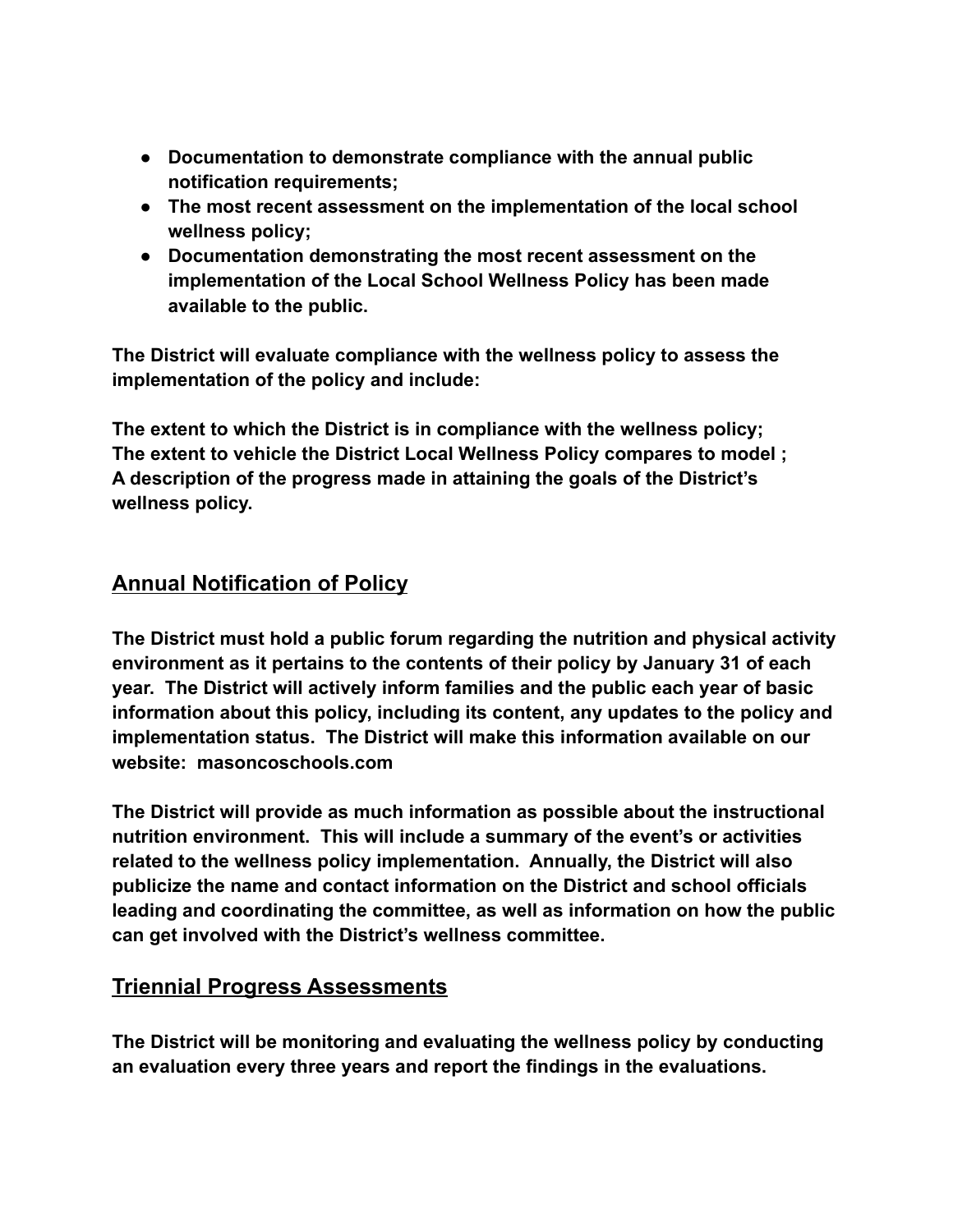**The District will notify staff, students, and households/families of the availability of the wellness report on our website.**

**The Wellness Policy will be updated on the evaluation results. The School Nutrition Director will contact the Local Wellness Policy Compliance contact at KDE.**

# **Revisions and Updating the Policy**

**The wellness committee will update or modify the wellness policy based on the results of the annual assessment and if new Federal or state guidances are issued. The policy will be assessed and updated at least every three years, following the assessment.**

# **Community Involvement, Outreach, and Communications**

**The District is committed to being responsive to community input, which begins with awareness of the wellness policy. The District will inform parents of the improvements that have been made to school meals and compliance with school meal standards, availability of child nutrition programs and how to apply, and a description of and compliance with Smart Snacks in School nutrition standards.**

**The District will use electronic mechanisms, such as newsletter, presentation to parents, or sending information home to parents, to ensure that all families are actively notified of the content of, implementation of, and updates to the wellness policy, as well as how to get involved and support the policy. The District will actively notify the public about the content of or any updates to the wellness policy annually, at a minimum. The District will also use these mechanisms to inform the community about the availability of the annual reports. The District will notify the community of the reports on our website.**

# **IV. Nutrition Standards**

# **School Meals Programs**

**Our school district is committed to serving healthy meals to children, with plenty of fruits, vegetables, whole grains, and fat-free and low-fat milk; that are moderate in sodium, low in saturated fats, and have zero grams trans-fat per serving**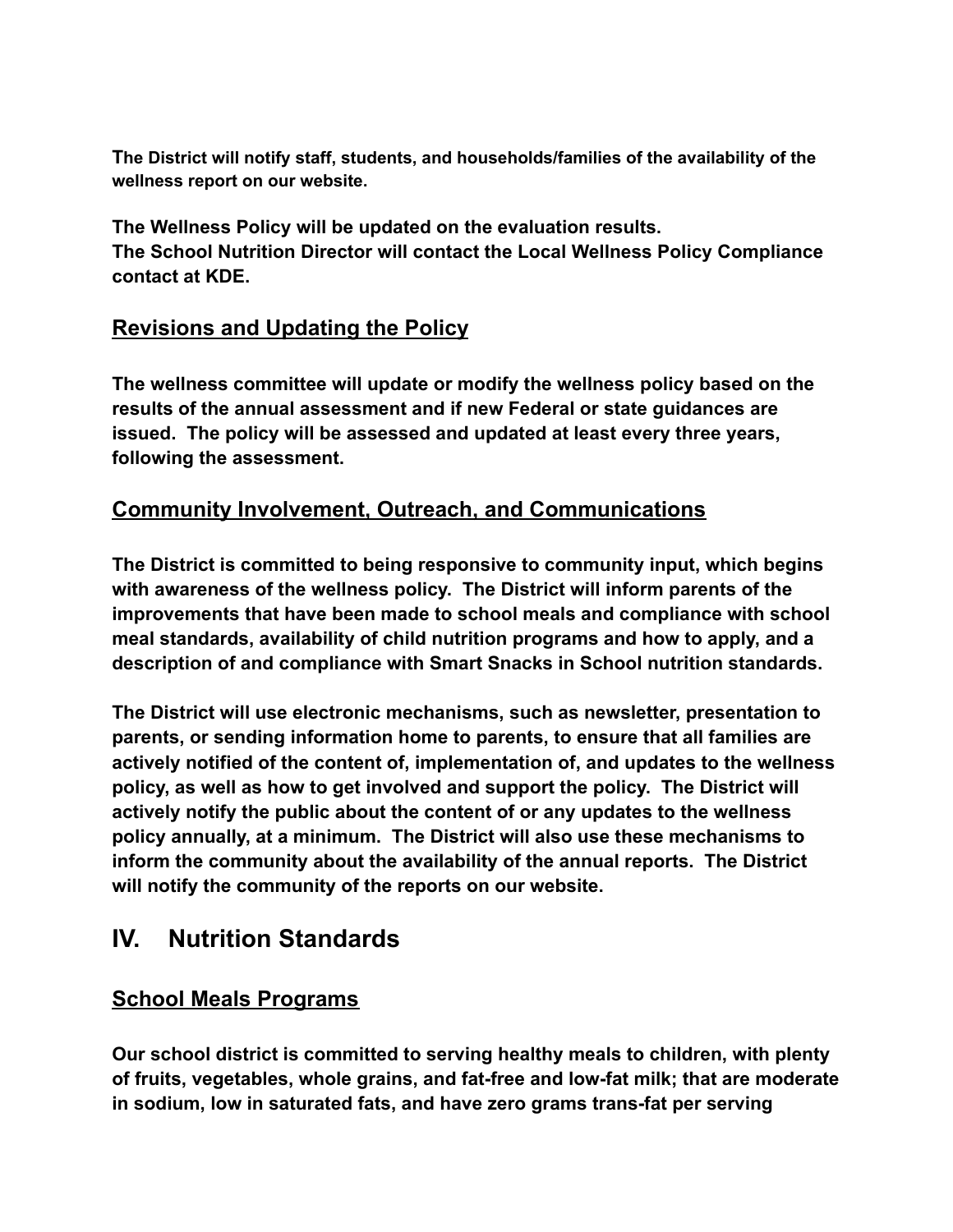**(nutrition label or manufacturer's specification); and to meeting the nutrition needs of children within their calorie requirements.**

**The school meals aim to improve the diet and health of school-aged children, help mitigate childhood obesity, model healthy eating to support the development of lifelong healthy eating patterns and support healthy choices while accommodating cultural food preferences and special dietary needs.**

**The school district will participate in USDA child nutrition programs, including the National School Lunch and School Breakfast Programs.**

# **Participation**

**The school district also operates additional related programs, such as CACFP (Child and Adult Care Food Program) and SFSP (Summer Food Service Program).**

**The school district is committed to offering school meals and Federal programs that:**

- **● Are accessible to all students;**
- **● Are appealing and attractive to children;**
- **● Are served in clean and pleasant settings;**
- **● Are available for an adequate amount of time (such as at least 10 minutes for breakfast and 20 minutes for lunch);**
- **● Are protective of students' privacy who of their eligibility status in accordance with federal and state regulations**

**Health Food and Beverage Promotion is throughout the school year. Since March is National Nutrition Month we do something special.**

**Participating in Farm to School will begin in May 2022 of this school year and will continue throughout the school year 2022-2023.**

**All school meals will meet or exceed current nutrition requirements established by local, state, and Federal statutes and regulations (The District offers reimbursable school meals that meet USDA Nutrition standards.)**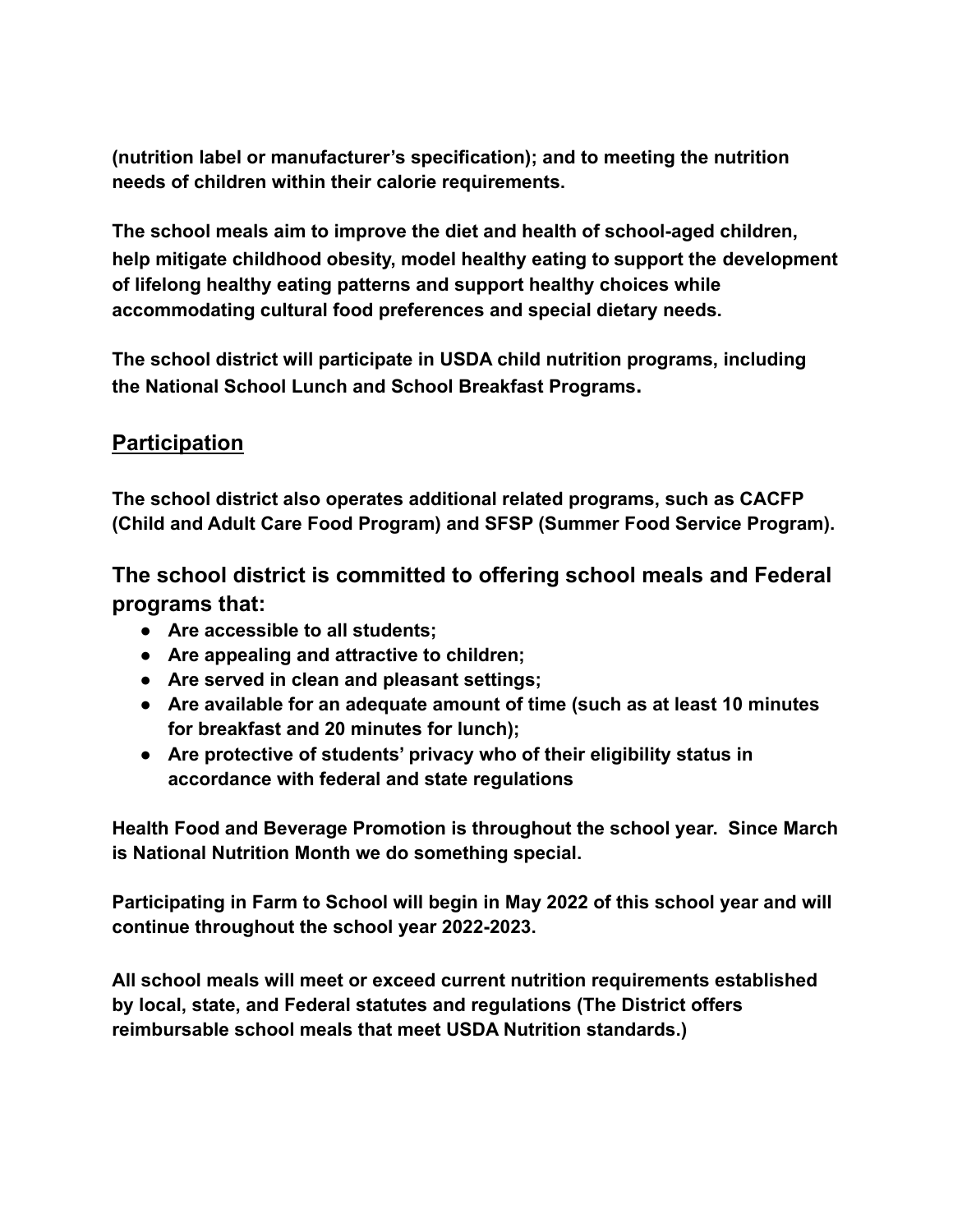# **Staff Qualifications and Professional Development**

**All school nutrition program directors, managers, and staff will meet or exceed hiring and annual continuing education/training requirements in the USDA professional standards for child nutrition professionals. The school personnel will refer to USDA's Professional Standards for School Nutrition Standards website to search for training that meets their learning needs.**

# **Water**

**To promote hydration, free, safe, unflavored drinking waters will be available to all students through the instructional day and throughout the Mason County campus. We will make sure drinking water is available where school meals are served during mealtimes, as well as throughout the duration of the instructional day.**

# **Competitive Foods and Beverages**

**Mason County Schools are committed to ensuring that all foods and beverages available to students on campus during the instructional day, support healthy eating. Foods and beverages may only be sold by food service during the time between midnight and 30 minutes after the last lunch period. During the next Smart Snacks timeframe, the foods and beverages served outside of the school meal program will meet the USDA Smart Snacks in School nutrition standards at a minimum. Smart Snacks aim to improve student health and well-being, increase consumption of healthy foods during the instructional day and create an environment that reinforces the development of healthy eating habits.**

**A summary of the standards and information, as well as a Guide to Smart Snack in schools are available at: <https://foodplanner.healthiergeneration.org/calculator/>**

**To support healthy food choices and improve student health and well-being, all foods and beverage outside the reimbursable school meal programs that are sold to students on campus during the instructional day (and ideally, the extended instructional day) will apply in all locations and through all services where foods and beverages are sold, which may include, but are not limited to, ala carte options in cafeterias, vending machines, school stores, and snack or food carts.**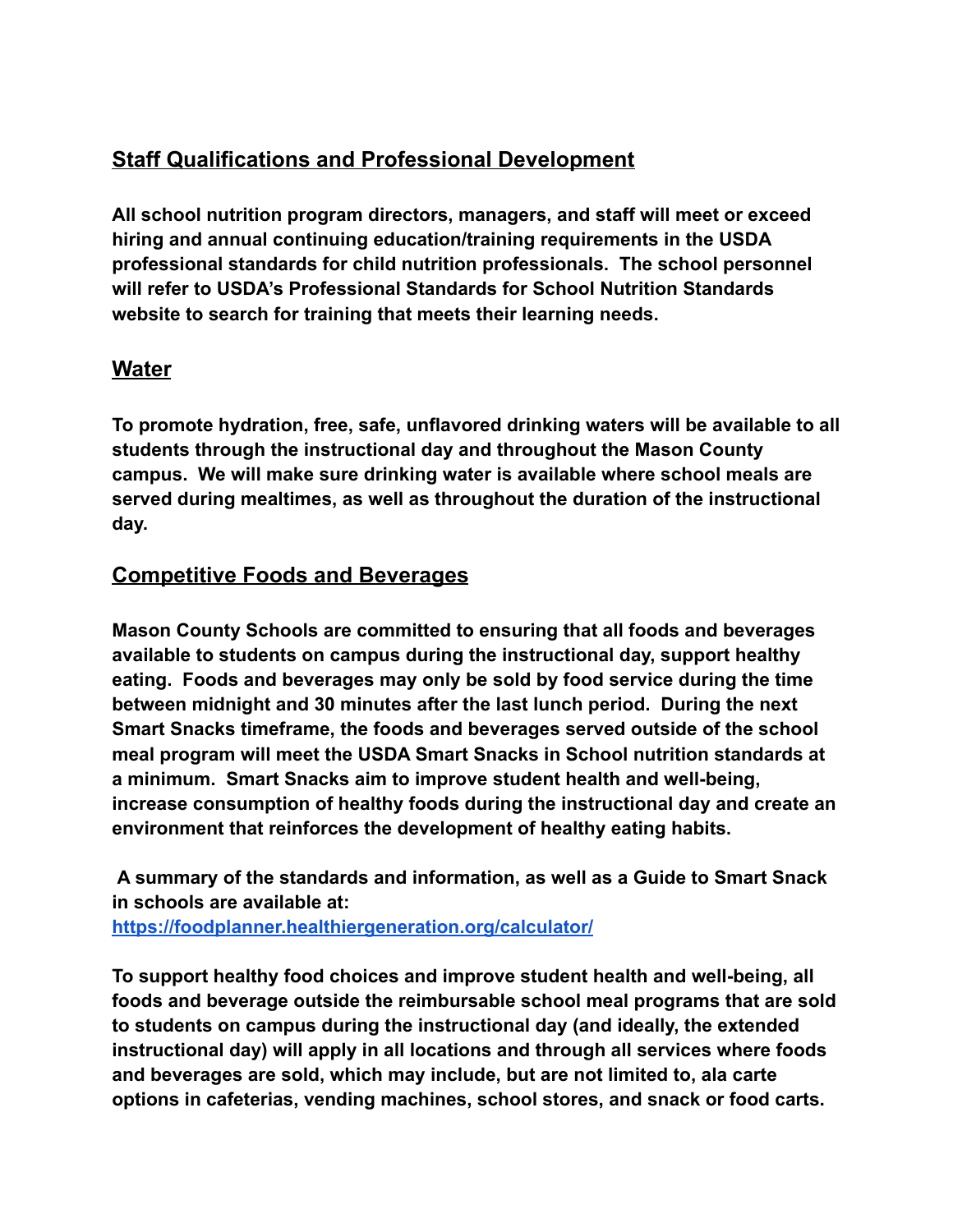**Foods and beverages sold to students, from any group outside the school meal programs, may not be sold until 30 minutes after the last lunch period.**

**These nutrition standards do not restrict the sales of caffeinated beverages to high school students. At this grade level, students can be offered low-calorie and calorie-free beverage options.**

#### **Celebration and Rewards**

**All foods offered on the campus will meet or exceed the USDA Smart Snacks in school and or state nutrition standards, including through;**

- **1. Celebrations and parties, a list of healthy party ideas will be posted on our website for teachers and parents, including non-food celebration ideas. Healthy party ideas are available from the Alliance for a Healthier Generation and from the USDA.**
- **2. Classroom snacks brought by parents. A list of foods and beverages will be provided for parents on our website that meet Smart Snack nutrition guidelines.**
- **3. Rewards and incentives. A list of alternative easy to reward children will be provided on our website. Foods and beverages will be encouraged not to use as rewards and incentives.**

# **Fundraising**

**Foods and beverages that meet or exceed the USDA Smart Snacks in Schools Nutrition standards may be sold through fundraisers. The District will make available to parents and teachers a list of healthy fundraising ideas that will be posted on our website.**

# **Nutrition Education and Promotion Guidelines**

**Nutrition promotion and education positively influence lifelong eating behaviors by using evidence-based techniques and nutrition messages, and by creating food environments that encourage healthy nutrition choices and encourage participation in school meal programs.**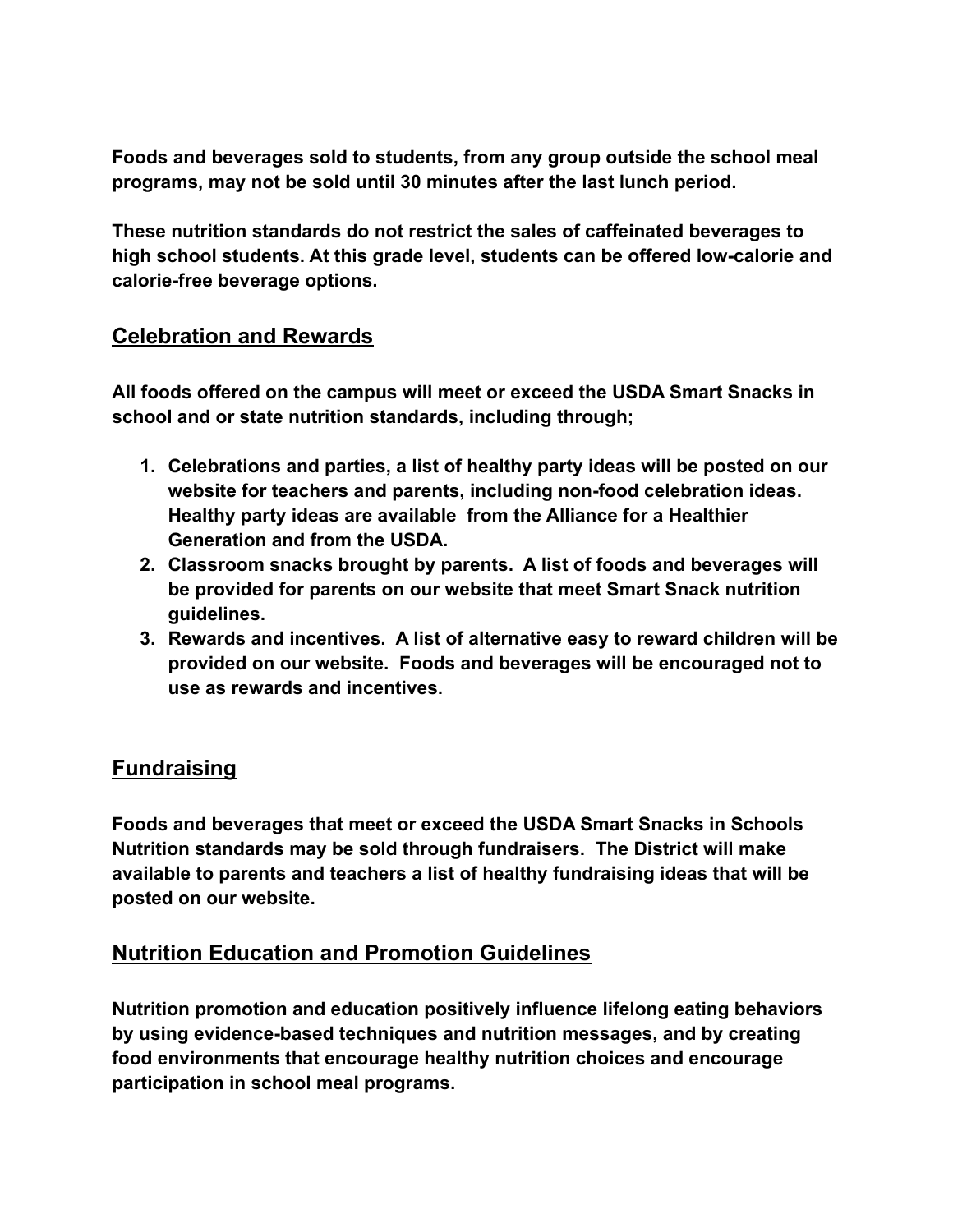**Nutritional information will be displayed in the cafeterias at all schools. We will promote healthy food and beverage choice for all students in the district, as well as encourage participation in school meal programs. This promotion will occur through at least ensuring 100% of foods and beverages promoted to students meet the USDA Smart Snacks in School nutrition standards. Additional promotion techniques that the District and individual schools are available at [https://www.healthiergeneration.org/our-work/business-sector-engagement/impro](https://www.healthiergeneration.org/our-work/business-sector-engagement/improving-access-to-address-health-equity/smart-food-planner) [ving-access-to-address-health-equity/smart-food-planner](https://www.healthiergeneration.org/our-work/business-sector-engagement/improving-access-to-address-health-equity/smart-food-planner).**

# **Essential Healthy Eating Topics in Health Education**

**The schools will include a health education curriculum on healthy eating.**

# **Food and Beverage Marketing in Schools**

**The School District is committed to providing a school environment that ensures opportunities for all students to practice healthy eating and physical activity behaviors throughout the instructional day while minimizing commercial distractions. The district strives to teach students how to make informed choices about nutrition, health, and physical activity. These efforts will be weakened if students are subjected to advertisements on the District property that contain messages inconsistent with the health information through nutrition education and health promotion efforts. It is the intent of the school to protect and promote student's health by permitting advertising and marketing for only these foods and beverages that are permitted to be sold on the campus, Any food or beverage marketed or promoted to students on the campus during the instructional day will meet or exceed the USDA Smart Snacks in School nutrition standards, such that only those foods that comply with or exceed those nutrition standards are permitted to be marketed or promoted to students.**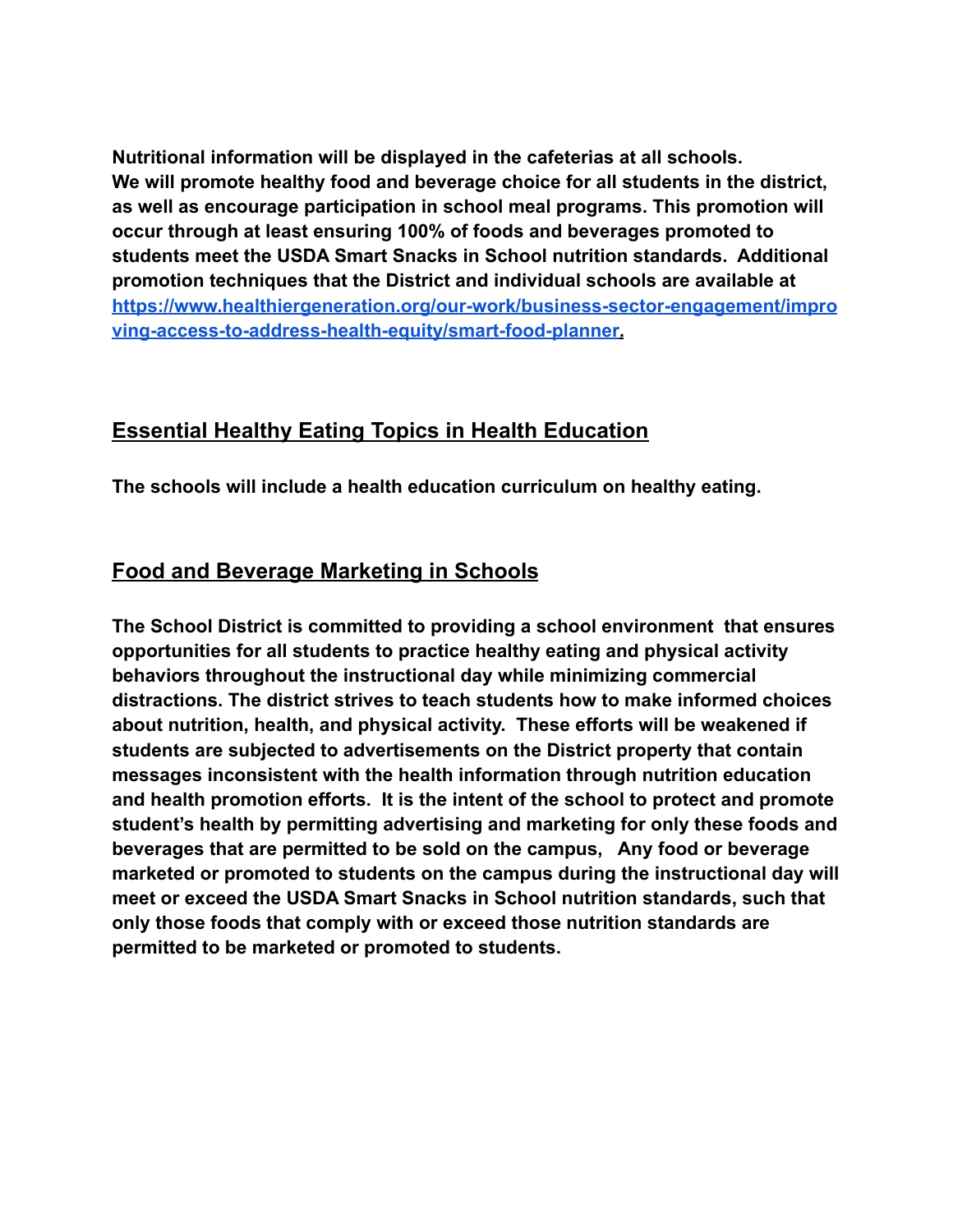# **V. Physical Activity**

**Children and adolescents may participate in no more than 30 minutes per day, or 150 minutes of physical activity integrated into the instructional day. This is in compliance with the school calendar regulations, 702 KAR 007:140. All high school aged students are required to take the equivalent of a half credit of physical education but should still encourage a district specific requirement for elementary and middle school aged students. Schools will ensure that these varied physical activity opportunities are in addition to, and not as a substitute for, physical education.**

**The District will ensure that its grounds and facilities are safe, and that equipment is available to students to be active. The district will conduct necessary inspections and repairs. The District will work to ensure that inventories of physical activity supplies and equipment are known and when necessary, will work with community partners to ensure sufficient quantities of equipment are available to encourage physical activity for as many students as possible.**

**Physical education is 45 minutes per week every 4 days.**

**The District will provide students with physical education, using an age-appropriate, sequential physical education curriculum consistent with national state standards for physical education. The physical education curriculum will provide the benefits of a physically active lifestyle and will help students develop skills to engage in lifelong healthy habits, as well as incompraiton essential health education concepts. The curriculum will support the essential components of physical education.**

**All students will be provided equal opportunity to participate in physical education classes. The District will make appropriate accommodations to allow for equitable participation for all students and will adapt physical education classes and equipment as necessary.**

**The District's physical education program will promote student fitness through individualized fitness and activity assessments and will use criterion-based reporting for each student.**

**● All physical education teachers will be required to participate in at least a once a year professional development in education.**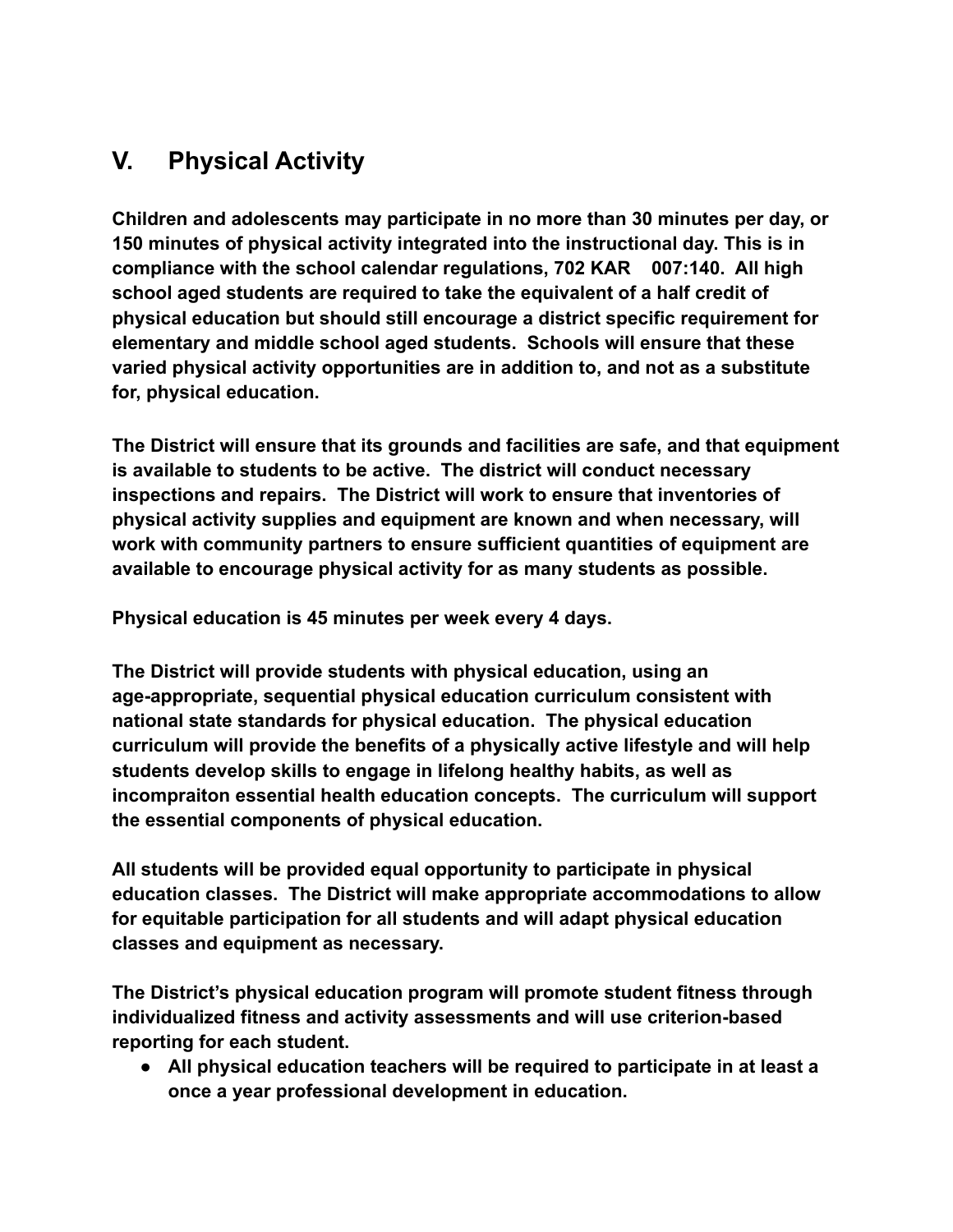**● All physical education classes offered by the district are taught by licensed teachers who are certified or endorsed to teach physical education.**

# **Essential Physical Activity Topics in Health Education**

**Health education will be required in all grades and the district encourages middle school and high students to receive at least the required minutes of physical education per week throughout the school year.**

# **Recess (Elementary)**

**Straub Elementary and Mason County Intermediate schools will offer at least 20minutes of recess in addition to physical education 45 minutes per week every 4 days.**

**The policy may be waived on early dismissal or late arrival days. If recess is offered before lunch, the District will allow time for students to wash their hands in the bathrooms before going to lunch. Outdoor recess will be offered when weather is feasible for outdoor recess, teachers and staff will follow the indoor recess guidelines that promote physical activity for students, to the extent practicable.**

**Recess will complement, not substitute, physical education class. Recess monitors or teachers will encourage students to be active and will serve as role models by being physically active alongside the students whenever feasible. Recess may not be used as a form of punishment at any time. It cannot be assigned consequently for poor behavior for any reason.**

**For example, a student may not be singled out to run additional laps to perform other physical activities that the entire class is not also engaged in, as behavioral consequences. Recess may be utilized as a reward mechanism for all grade levels. This is heavily recommended.**

# **Classroom Physical Activity Breaks (Elementary)**

**The District recognizes that students are more attentive and ready to learn if provided with periodic breakfast when they can be physically active or stretch. Thus, students will be offered periodic opportunities to be active or to stretch throughout the day on all or most days during a typical school week, as allowable. The District recommends teachers provide short (3-5minute) physical**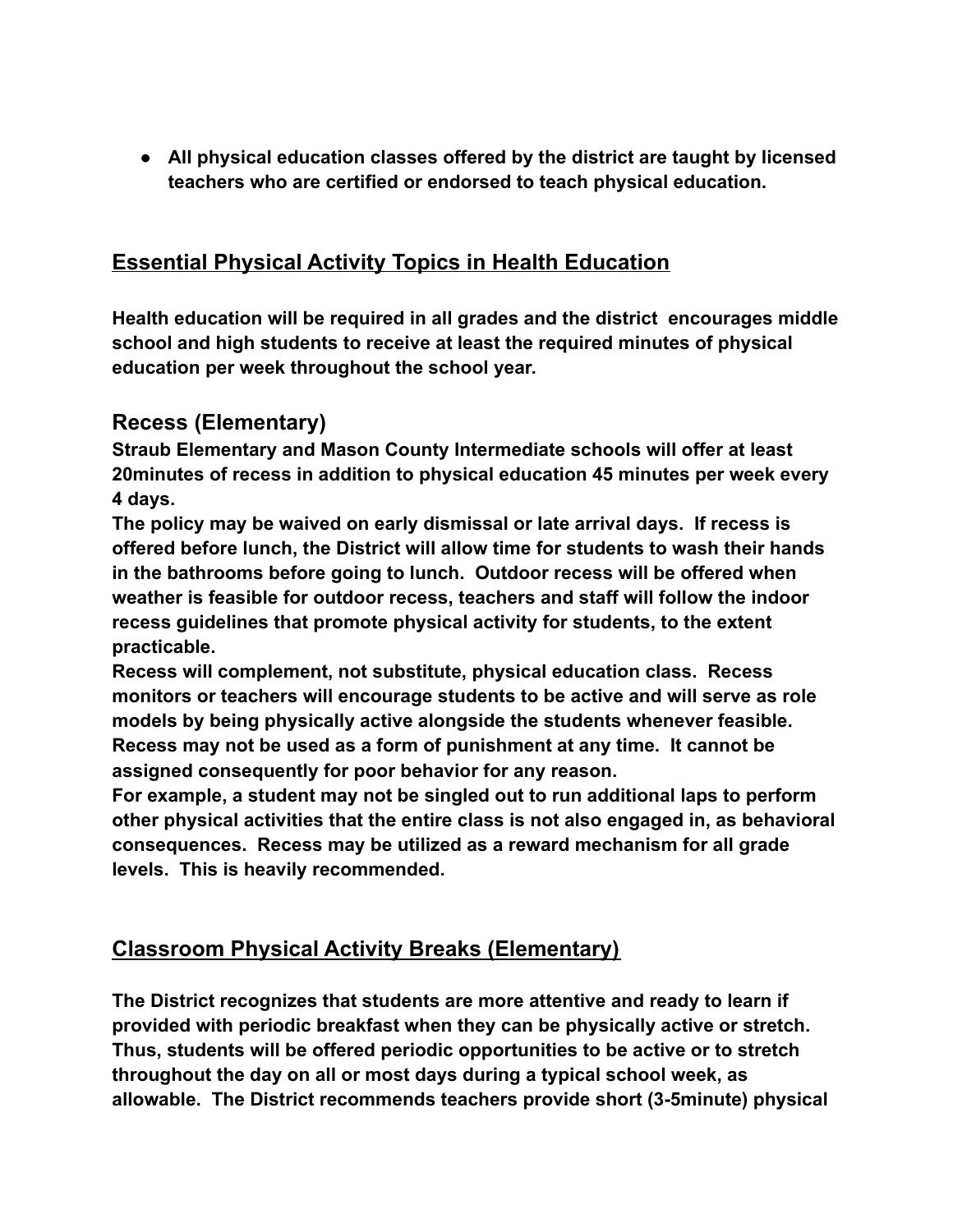**activity breaks to students during and between classroom time and at least three days per week. These physical activity breaks will complement, not substitute for physical education class, recess, and class transition periods. The District will provide resources and links to resources, tools, and technology with ideas for classroom physical activity breakfast. Resources and ideas are available through USDA and the Alliance for a Healthier Generation.**

**High school students are offered physical activity and nutrition. In addition, there are four weight lifting classes.**

# **Active Academics**

**Teachers will incorporate movement and kinesthetic learning approaches into "core" subject instruction when possible (science, math, language arts, social student, and other) do their part to limit sedentary behavior during the school day.**

**The District will support classroom teachers incorporating physical activity and employing kinesthetic learning approaches into core subjects by providing annual professional development opportunities and resources, including information on leading activities, and activity options, as well as making available background material on the connections between learning and movement. Teachers will serve as role models by being physically active alongside the students whenever possible.**

# **Before and After School Activities**

**The District offers opportunities for students to participate in physical activity either before and/or after the instructional day (or both) through a variety of methods. The District will encourage students to be physically active before and after the instructional day. Activities include physical activity classes/clubs, physical activity in aftercare, intramurals, and varsity sports. The District currently offers extracurricular activities to students after the instructional day during the applicable seasons.**

# **VI. Other Activities That Promote Student and Staff Wellness**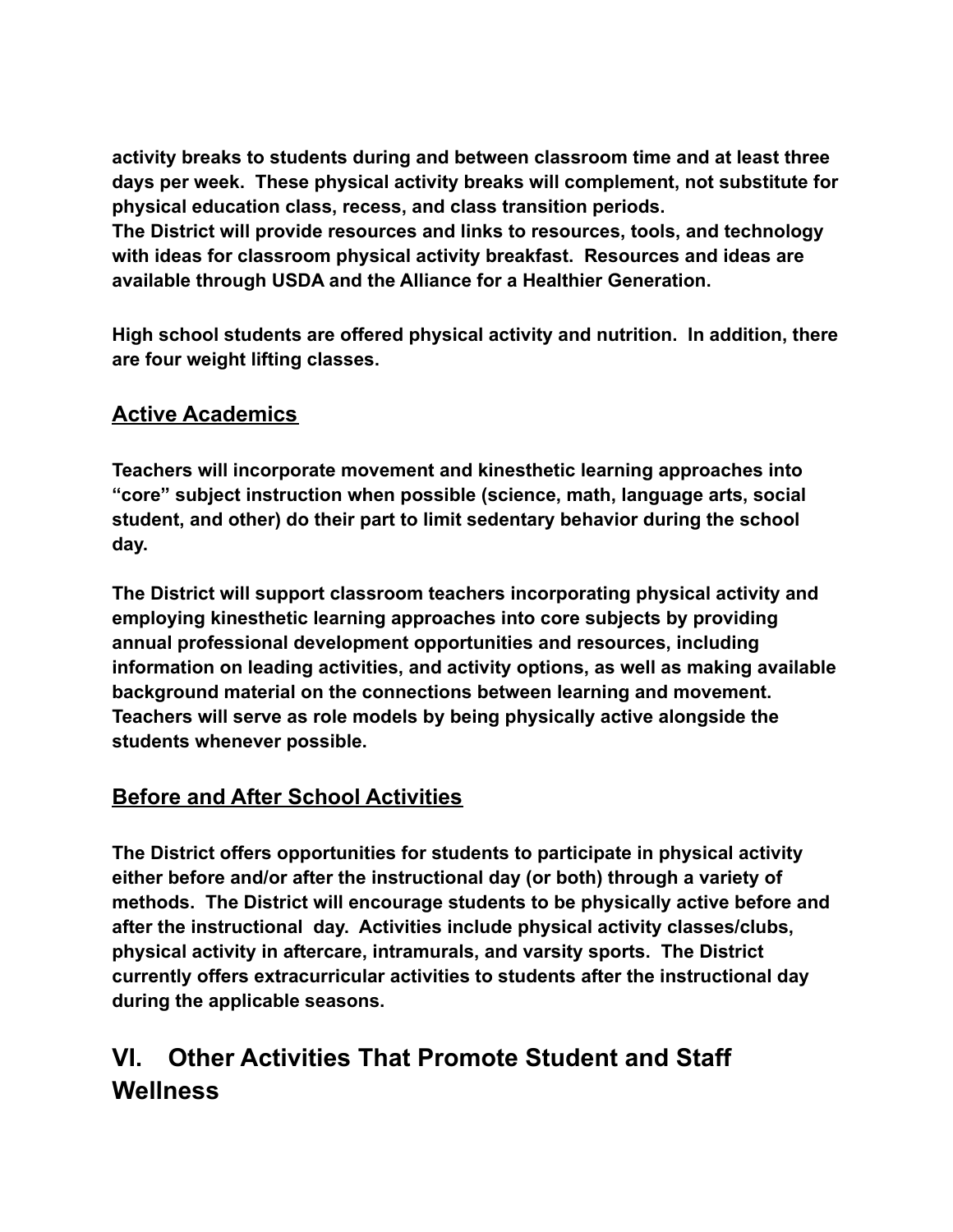**The District will integrate wellness activities across the entire school setting, not just in the cafeteria, other food and beverage venues and physical activity facilities. The District will coordinate and integrate other initiatives related to physical activity, physical education nutrition, and other wellness components so all efforts are complementary, not duplicative, and work toward the same set of goals and objectives promoting student well being, optimal development and strong education outcomes.**

**The District is encouraged to coordinate content across curricular areas that promote student health such as teaching nutrition concepts in mathematics, with consultation provided by the District's curriculum experts.**

**All efforts related to obtaining federal, state or association recognition for efforts, or grant/funding opportunities for healthy school environments will be coordinated with and complementary of the wellness policy. All sponsored events will adhere to the wellness policy guidelines. All sponsored wellness events will include physical activity and healthy eating opportunities when appropriate.**

# **Community Engagement and Partnership**

**The District will develop relationships with community partners such as the local health department and local business in support of this wellness policy's implementation. Existing and new community partnerships and sponsorships will be evaluated to ensure that they are consistent with the wellness policy and its goals.**

**The District will also promote to parents/caregivers, families,and the general community the benefits of approaches for healthy eating and physical activity throughout the school year.**

**Families will be informed and invited to participate in school sponsored activities as offered and will receive information about any health promotion efforts.**

**The District will use electronic mechanisms (email or displaying notices on the District' website). As well as non electronic mechanisms (newsletters, presentations to parents or send information home to parents, to ensure that all**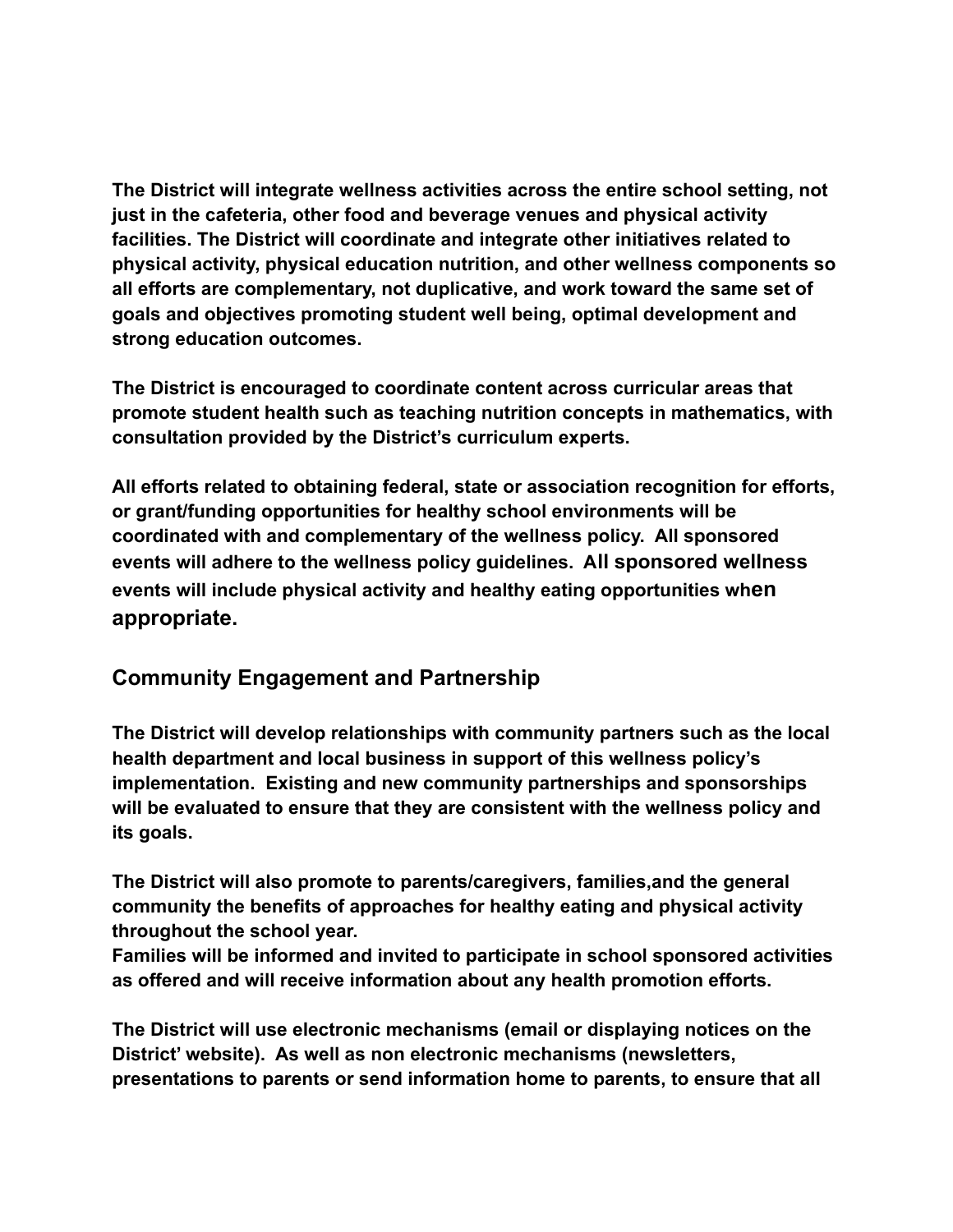**families are actively notified of opportunities to participate in school sponsored activities and receive information about health promotion efforts.**

**Students will have a color run during spring 2023 to promote health and wellness.**

#### **Staff Wellness and Professional Learning Opportunities**

**The School wellness will have a staff wellness subcommittee that focuses on staff wellness issues, identifies and disseminates wellness resources and performs other functions that support staff wellness incoordination with human resource staff. The District will implement strategies to support staff in actively promoting and modeling healthy eating and physical activity behaviors, sucah sa**

**The District promotes staff members participates in health promotion programs and will support programs for staff members on healthy eating/weight management that are accessible and free or low cost.**

**For the 2022-23 school year, MCIS and MCMS will offer a one hour yoga class for staff.**